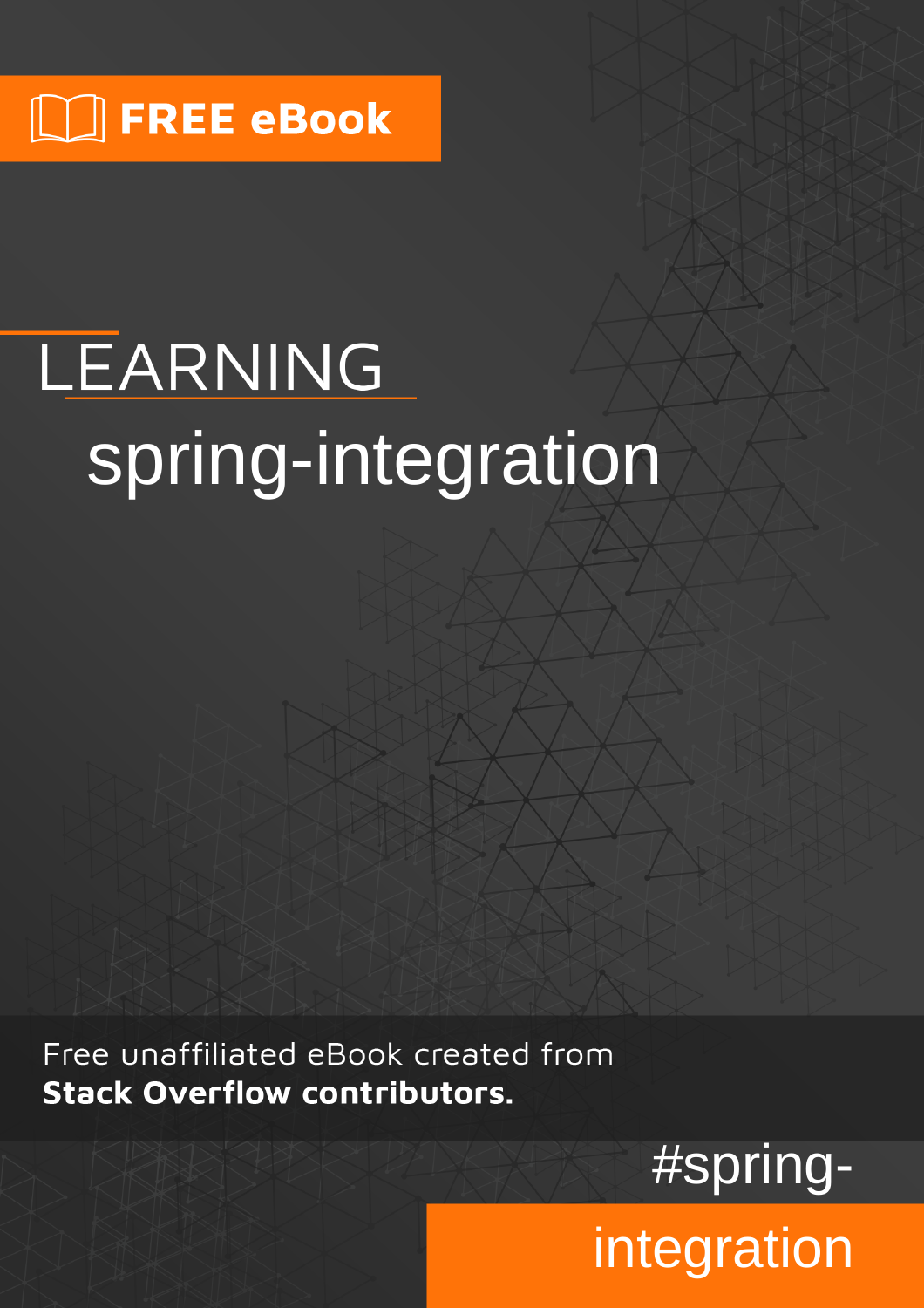# **Table of Contents**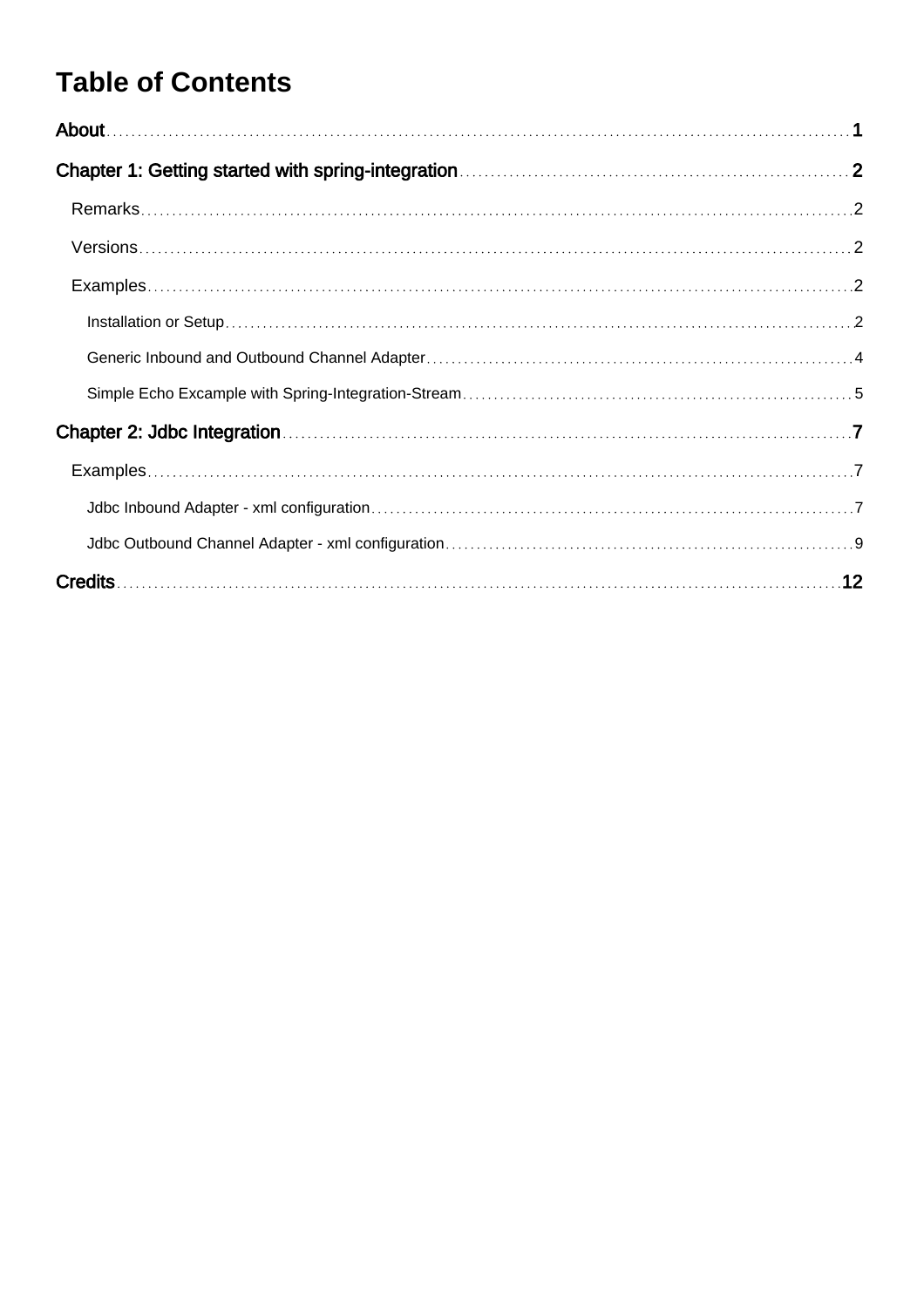<span id="page-2-0"></span>

You can share this PDF with anyone you feel could benefit from it, downloaded the latest version from: [spring-integration](http://riptutorial.com/ebook/spring-integration)

It is an unofficial and free spring-integration ebook created for educational purposes. All the content is extracted from [Stack Overflow Documentation](https://archive.org/details/documentation-dump.7z), which is written by many hardworking individuals at Stack Overflow. It is neither affiliated with Stack Overflow nor official springintegration.

The content is released under Creative Commons BY-SA, and the list of contributors to each chapter are provided in the credits section at the end of this book. Images may be copyright of their respective owners unless otherwise specified. All trademarks and registered trademarks are the property of their respective company owners.

Use the content presented in this book at your own risk; it is not guaranteed to be correct nor accurate, please send your feedback and corrections to [info@zzzprojects.com](mailto:info@zzzprojects.com)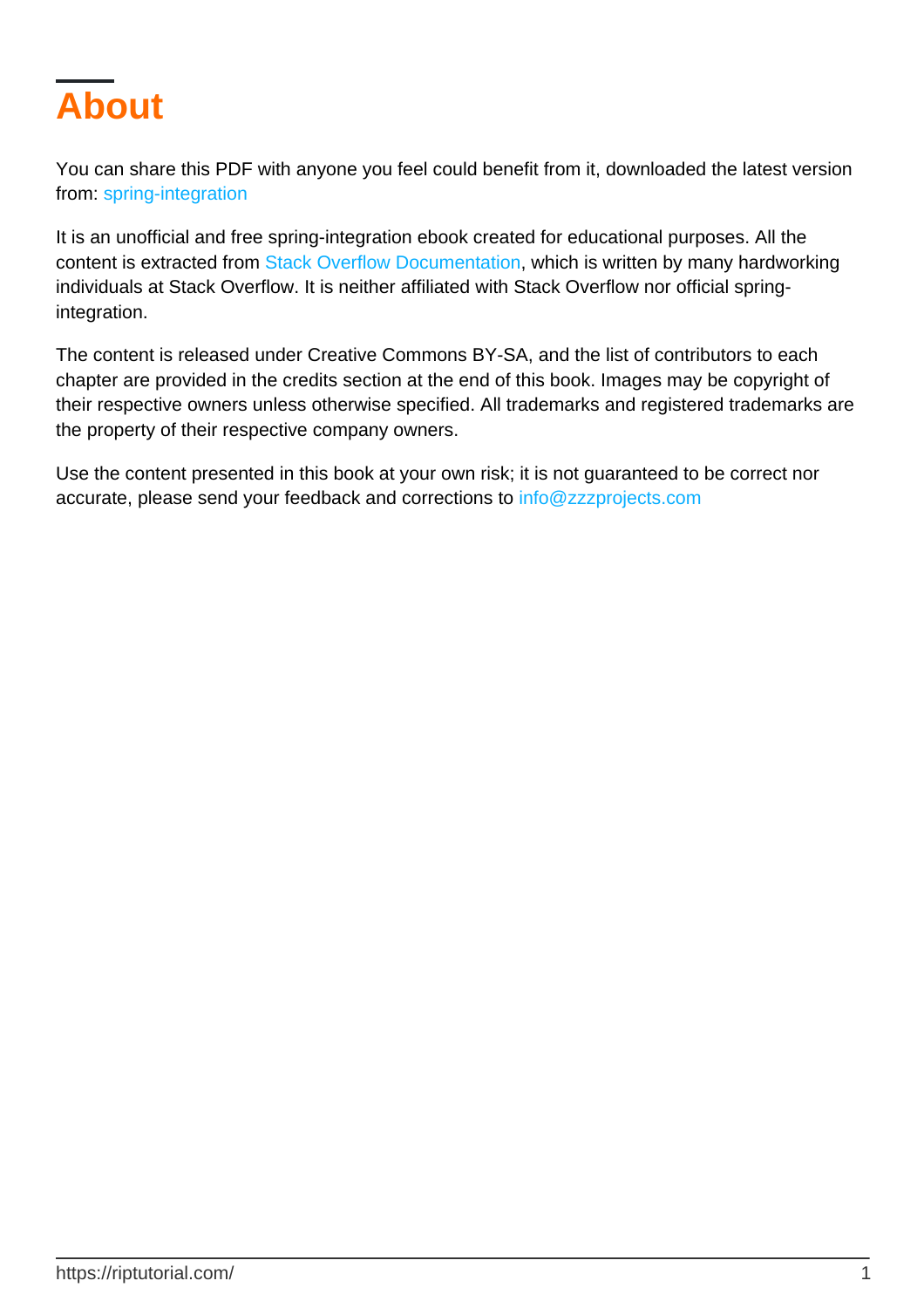# <span id="page-3-0"></span>**Chapter 1: Getting started with springintegration**

### <span id="page-3-1"></span>**Remarks**

This section provides an overview of what spring-integration is, and why a developer might want to use it.

It should also mention any large subjects within spring-integration, and link out to the related topics. Since the Documentation for spring-integration is new, you may need to create initial versions of those related topics.

### <span id="page-3-2"></span>**Versions**

| <b>Version</b> | <b>Release Date</b> |
|----------------|---------------------|
| $4.3 \times$   | 2016-11-07          |
| 4.2.x          | 2016-11-07          |
| 4.1.x          | 2016-07-25          |
| 4.0.x          | 2016-07-26          |
| 3.0.x          | 2015-10-27          |
| 2.2.x          | 2016-01-27          |
| 2.1.x          | 2013-06-10          |
| 2.0.x          | 2013-04-11          |
| 1.0.x          | 2010-04-16          |

## <span id="page-3-3"></span>**Examples**

#### <span id="page-3-4"></span>**Installation or Setup**

The best way to get started using Spring-Integration in your project is with a dependency management system, like gradle.

```
dependencies {
     compile 'org.springframework.integration:spring-integration-core:4.3.5.RELEASE'
}
```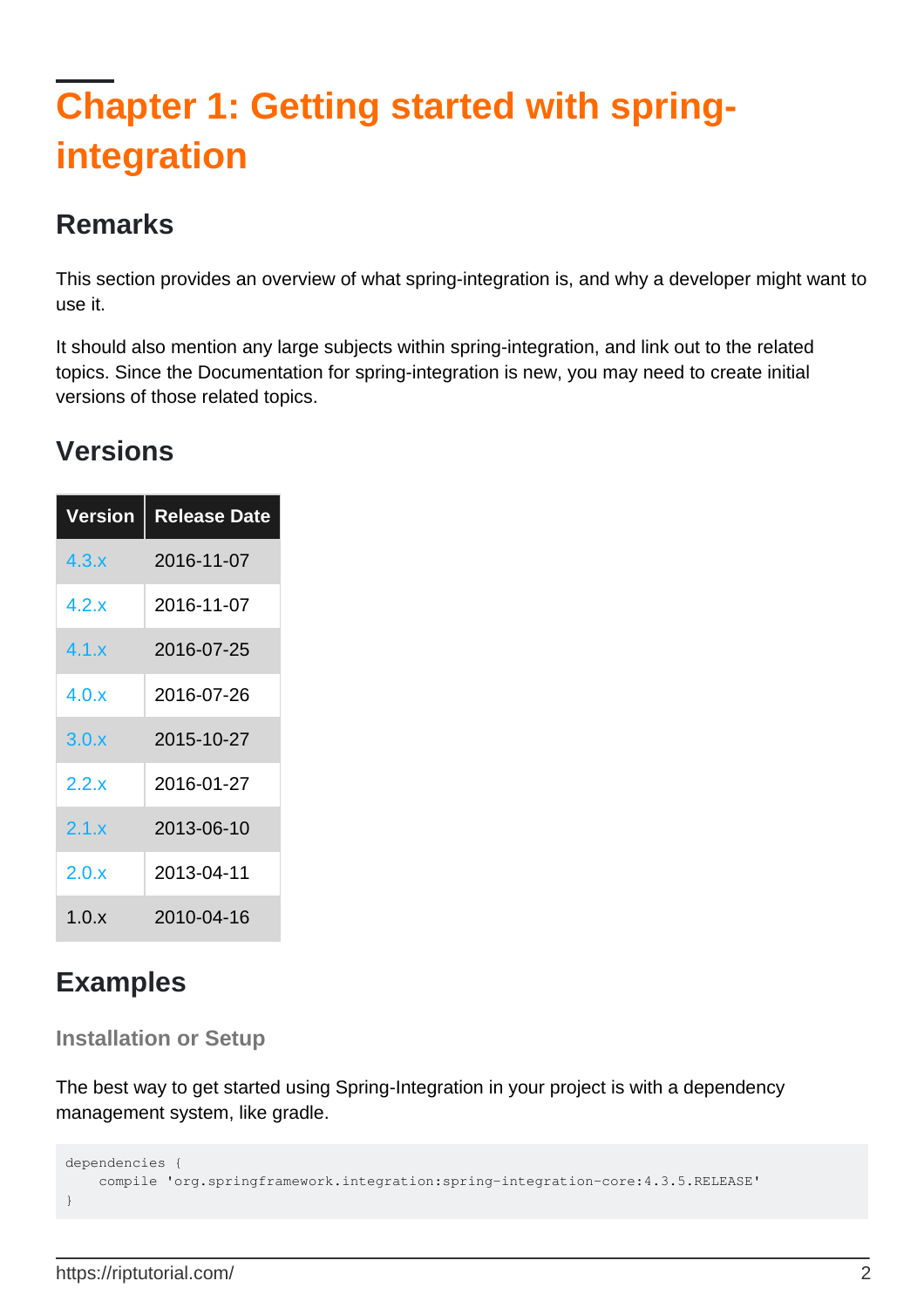#### Below is a very simple example using the [gateway](http://docs.spring.io/spring-integration/docs/4.3.5.RELEASE/reference/html/messaging-endpoints-chapter.html#gateway), [service-activator](http://docs.spring.io/spring-integration/docs/4.3.5.RELEASE/reference/html/messaging-endpoints-chapter.html#service-activator) message endpoints.

```
//these annotations will enable Spring integration and scan for components
@Configuration
@EnableIntegration
@IntegrationComponentScan
public class Application {
     //a channel has two ends, this Messaging Gateway is acting as input from one side of
inChannel
     @MessagingGateway
     interface Greeting {
         @Gateway(requestChannel = "inChannel")
        String greet(String name);
     }
     @Component
     static class HelloMessageProvider {
         //a service activator act as a handler when message is received from inChannel, in
this example, it is acting as the handler on the output side of inChannel
         @ServiceActivator(inputChannel = "inChannel")
        public String sayHello(String name) {
            return "Hi, " + name;
         }
     }
     @Bean
     MessageChannel inChannel() {
       return new DirectChannel();
     }
     public static void main(String[] args) {
        ApplicationContext context = new
AnnotationConfigApplicationContext(Application.class);
        Greeting greeting = context.getBean(Greeting.class);
         //greeting.greet() send a message to the channel, which trigger service activitor to
process the incoming message
        System.out.println(greeting.greet("Spring Integration!"));
     }
}
```
It will display the string Hi, Spring Integration! in the console.

Of course, Spring Integration also provides xml-style configuration. For the above example, you can write such following xml configuration file.

```
<?xml version="1.0" encoding="UTF-8"?>
<beans xmlns="http://www.springframework.org/schema/beans"
        xmlns:xsi="http://www.w3.org/2001/XMLSchema-instance"
        xmlns:int="http://www.springframework.org/schema/integration"
        xsi:schemaLocation="http://www.springframework.org/schema/beans
        http://www.springframework.org/schema/beans/spring-beans.xsd
         http://www.springframework.org/schema/integration
         http://www.springframework.org/schema/integration/spring-integration.xsd">
     <int:gateway default-request-channel="inChannel"
                  service-
interface="spring.integration.stackoverflow.getstarted.Application$Greeting"/>
     <int:channel id="inChannel"/>
     <int:service-activator input-channel="inChannel" method="sayHello">
         <bean
```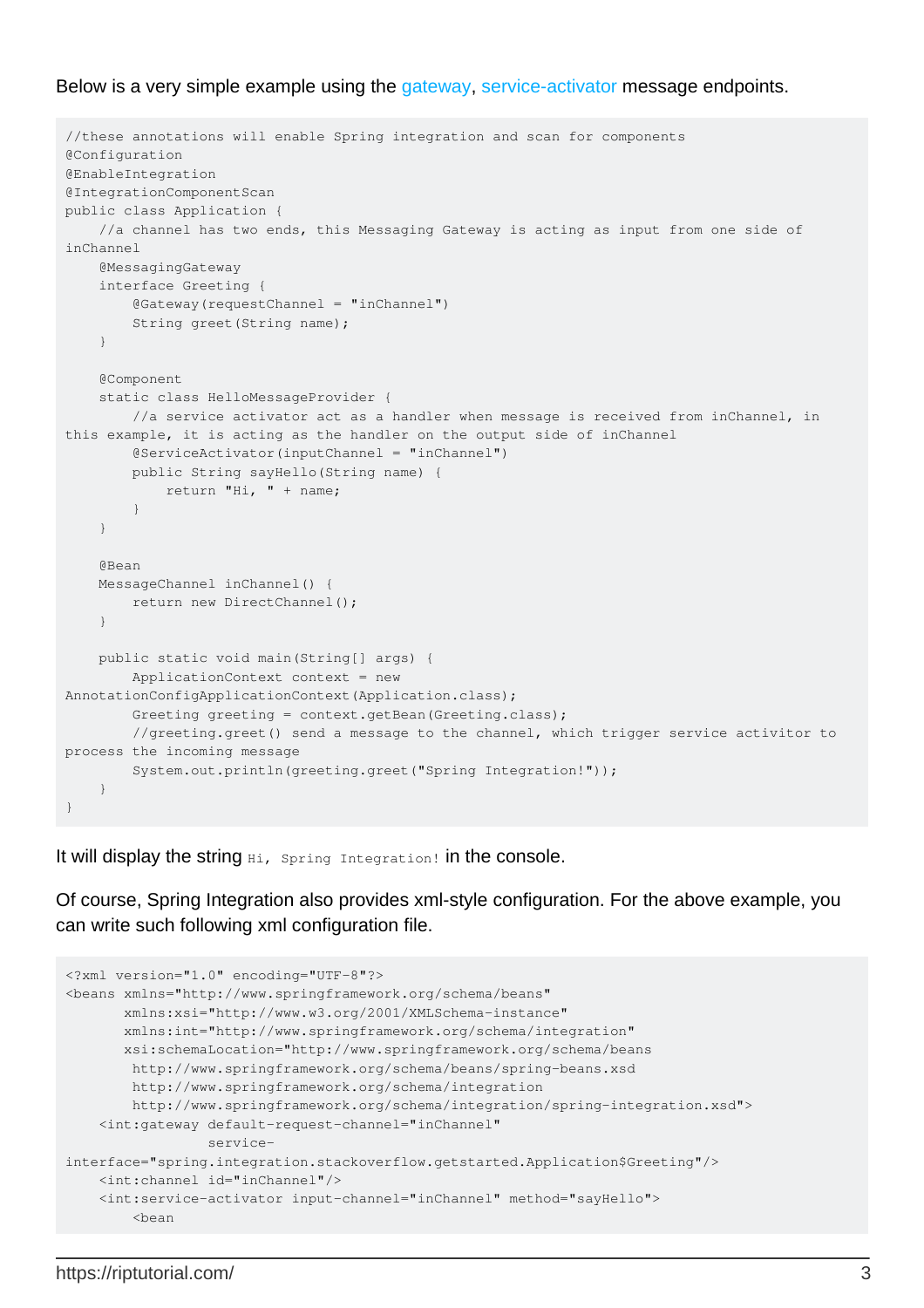```
class="spring.integration.stackoverflow.getstarted.Application$HelloMessageProvider"/>
     </int:service-activator>
</beans>
```
#### To run the application using the xml config file, you should change the code new

```
AnnotationConfigApplicationContext(Application.class) in Application Class to new
ClassPathXmlApplicationContext("classpath:getstarted.xml"). And run this application again, you
can see the same output.
```
#### <span id="page-5-0"></span>**Generic Inbound and Outbound Channel Adapter**

Channel adapter is one of message endpoints in Spring Integration. It is used for unidirectional message flow. There are two types of channel adapter:

**Inbound Adapter**: input side of the channel. Listen or actively read message.

**Outbound Adapter**: output side of the channel. Send message to Java class or external system or protocol.



#### Source code. •

```
public class Application {
     static class MessageProducer {
         public String produce() {
             String[] array = {"first line!", "second line!", "third line!"};
             return array[new Random().nextInt(3)];
         }
     }
     static class MessageConsumer {
        public void consume(String message) {
             System.out.println(message);
 }
     }
     public static void main(String[] args) {
         new
ClassPathXmlApplicationContext("classpath:spring/integration/stackoverflow/ioadapter/ioadapter.xml");
     }
}
```
• XML-style Configuration file:

```
<?xml version="1.0" encoding="UTF-8"?>
<beans xmlns="http://www.springframework.org/schema/beans"
        xmlns:xsi="http://www.w3.org/2001/XMLSchema-instance"
```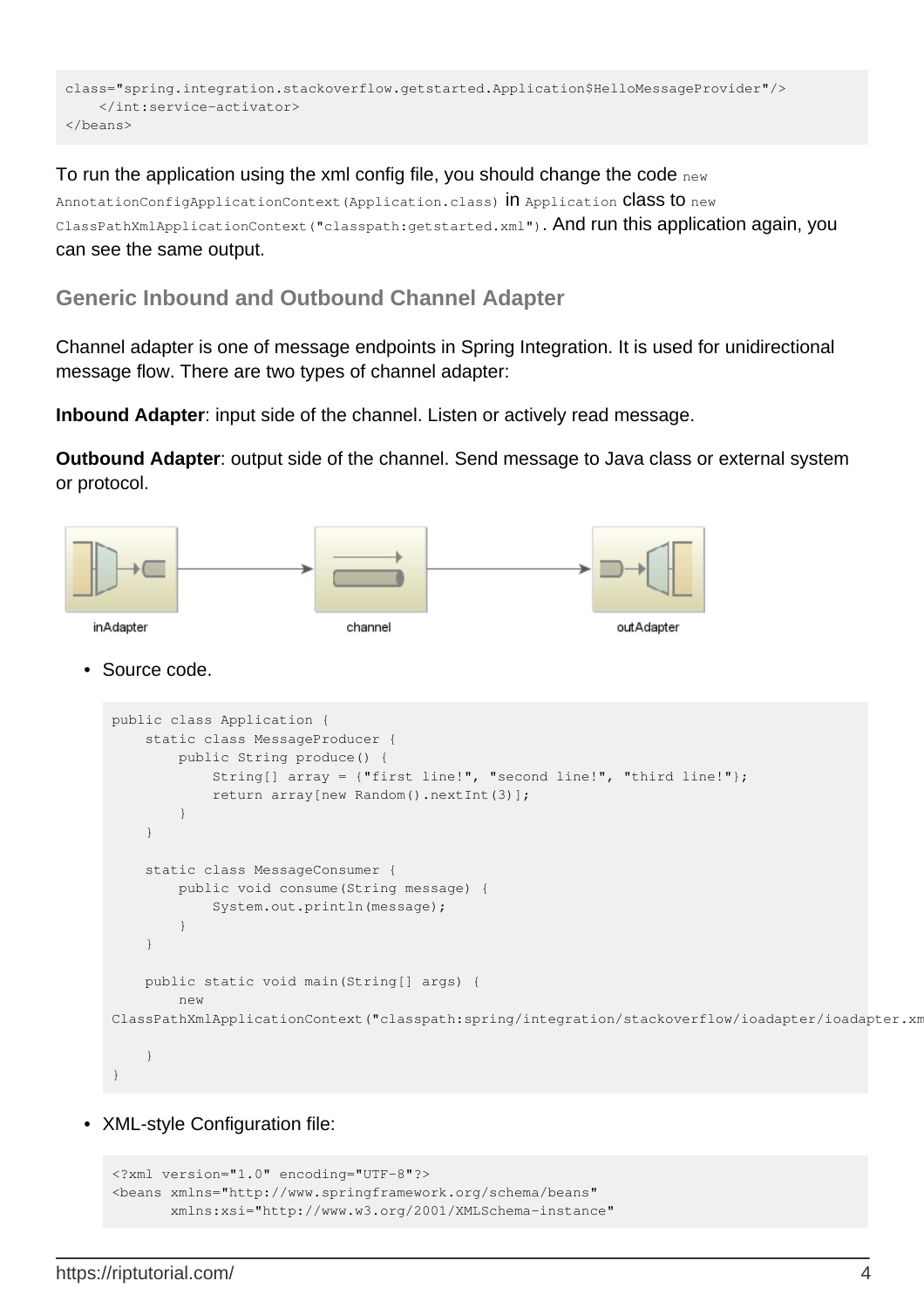```
 xmlns:int="http://www.springframework.org/schema/integration"
        xsi:schemaLocation="http://www.springframework.org/schema/beans
http://www.springframework.org/schema/beans/spring-beans.xsd
        http://www.springframework.org/schema/integration
http://www.springframework.org/schema/integration/spring-integration.xsd">
     <int:channel id="channel"/>
     <int:inbound-channel-adapter id="inAdapter" channel="channel" method="produce">
         <bean
class="spring.integration.stackoverflow.ioadapter.Application$MessageProducer"/>
         <int:poller fixed-rate="1000"/>
     </int:inbound-channel-adapter>
     <int:outbound-channel-adapter id="outAdapter" channel="channel" method="consume">
         <bean
class="spring.integration.stackoverflow.ioadapter.Application$MessageConsumer"/>
     </int:outbound-channel-adapter>
</beans>
```
#### • Message Flow

- inAdapter**: an inbound channel adapter. Invoke** Application\$MessageProducer.produce method every 1 second (<int:poller fixed-rate="1000"/>) and send the returned string as message to the channel channel.
- channel: channel to transfer message.
- outAdapter: an outbound channel adapter. Once message reached on channel channel, this adapter will receive the message and then send it to

Application\$MessageConsumer.consume method which print the message on the console.

○ So you can observe that these random choose string will displayed on the console every 1 second.

#### <span id="page-6-0"></span>**Simple Echo Excample with Spring-Integration-Stream**



#### **Java code:**

```
public class StdioApplication {
     public static void main(String[] args) {
         new
ClassPathXmlApplicationContext("classpath:spring/integration/stackoverflow/stdio/stdio.xml");
     }
}
```
#### **Xml config file**

```
<?xml version="1.0" encoding="UTF-8"?>
<beans xmlns="http://www.springframework.org/schema/beans"
        xmlns:xsi="http://www.w3.org/2001/XMLSchema-instance"
        xmlns:int="http://www.springframework.org/schema/integration"
        xmlns:int-stream="http://www.springframework.org/schema/integration/stream"
```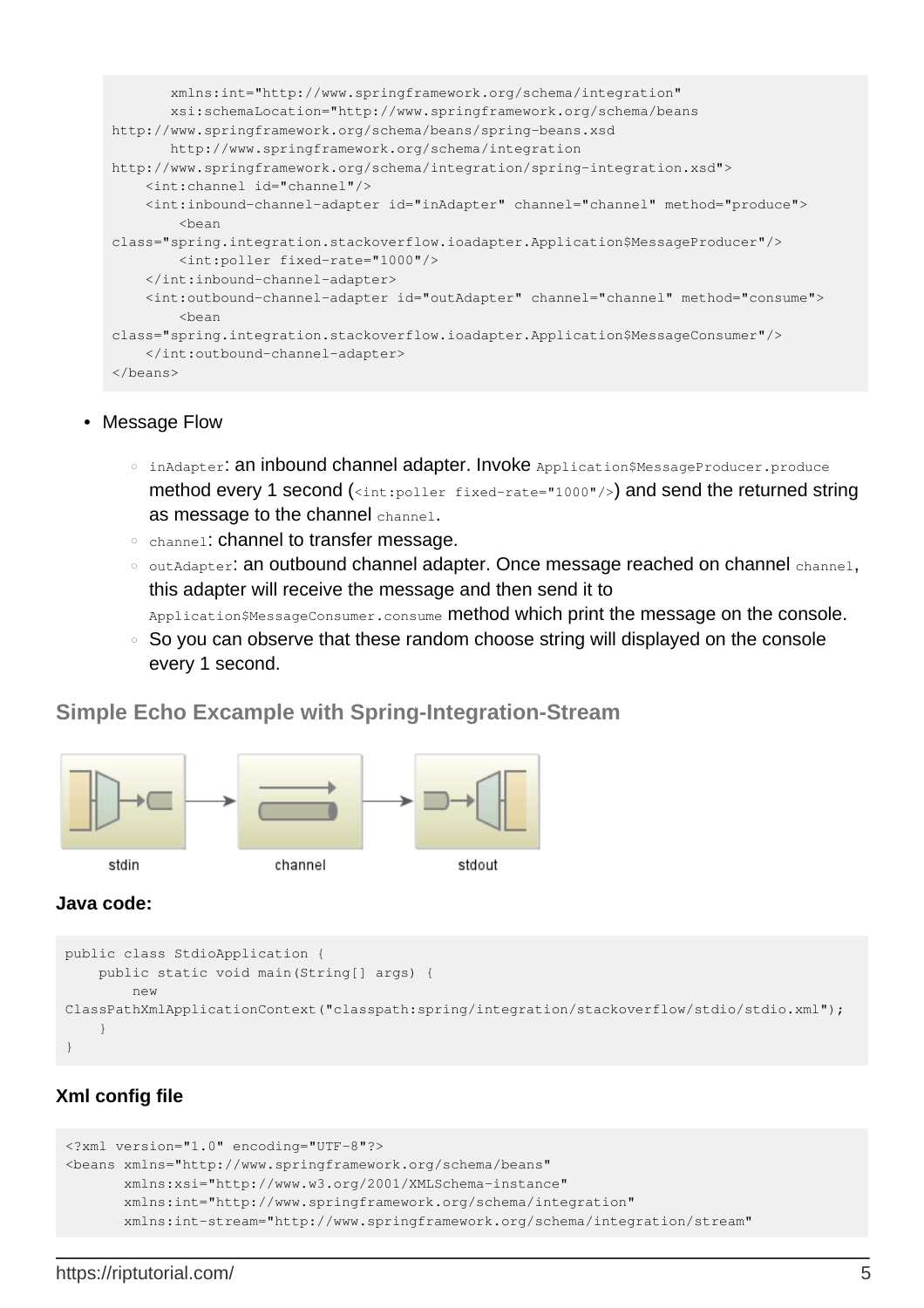```
 xsi:schemaLocation="http://www.springframework.org/schema/beans
        http://www.springframework.org/schema/beans/spring-beans.xsd
       http://www.springframework.org/schema/integration/stream
       http://www.springframework.org/schema/integration/stream/spring-integration-stream.xsd
       http://www.springframework.org/schema/integration
       http://www.springframework.org/schema/integration/spring-integration.xsd">
     <int:channel id="channel"/>
     <int-stream:stdin-channel-adapter id="stdin" channel="channel">
         <int:poller fixed-rate="1000"/>
     </int-stream:stdin-channel-adapter>
     <int-stream:stdout-channel-adapter id="stdout" channel="channel"/>
</beans>
```
This is a echo example. When you run this Java application, you can input some string and then it will be displayed on the console.

Read Getting started with spring-integration online: [https://riptutorial.com/spring](https://riptutorial.com/spring-integration/topic/6985/getting-started-with-spring-integration)[integration/topic/6985/getting-started-with-spring-integration](https://riptutorial.com/spring-integration/topic/6985/getting-started-with-spring-integration)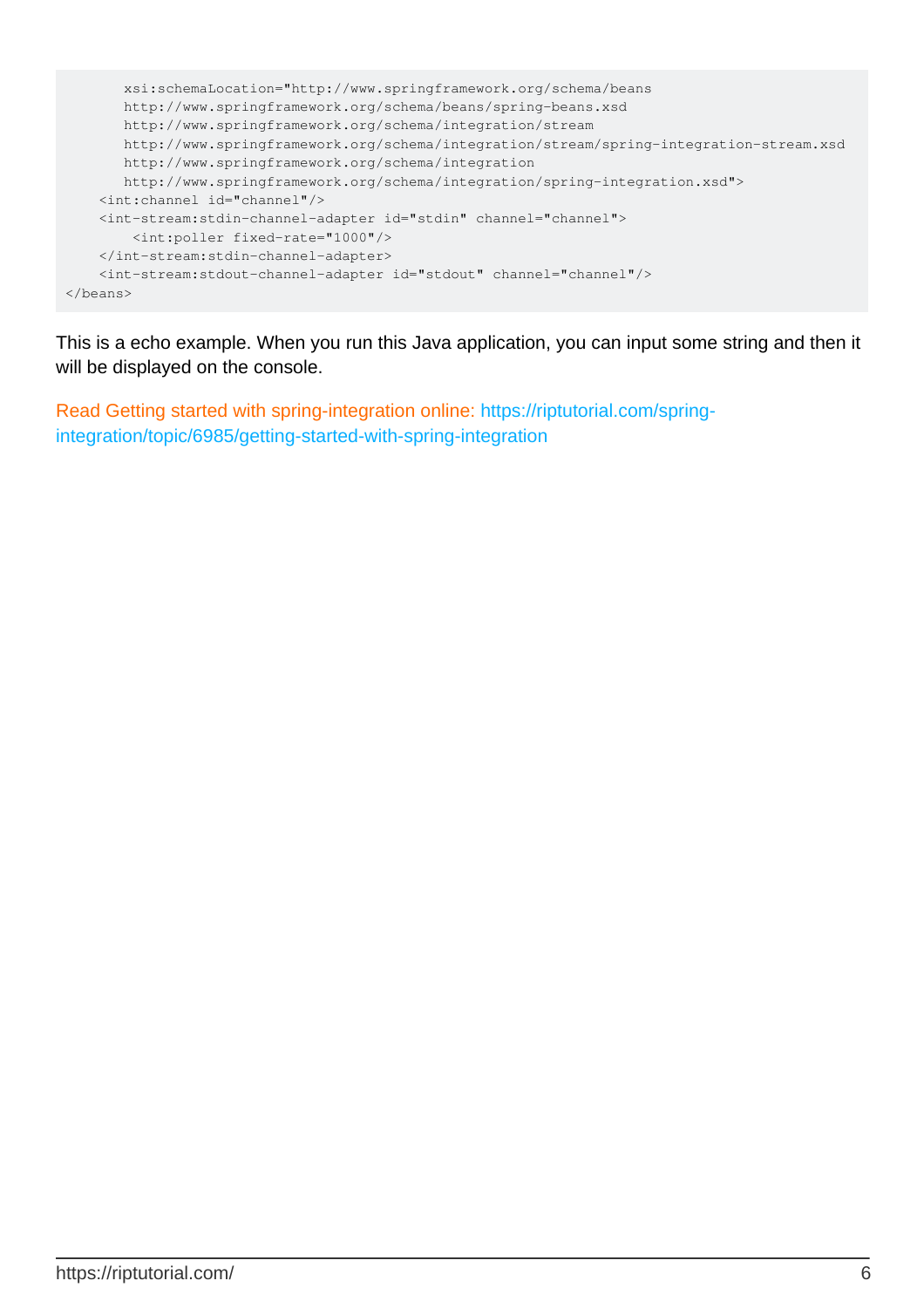# <span id="page-8-0"></span>**Chapter 2: Jdbc Integration**

## <span id="page-8-1"></span>**Examples**

<span id="page-8-2"></span>**Jdbc Inbound Adapter - xml configuration**

In the [official reference document](http://docs.spring.io/spring-integration/reference/html/jdbc.html#jdbc-inbound-channel-adapter), it says:

The main function of an inbound Channel Adapter is to execute a SQL SELECT query and turn the result set as a message. The message payload is the whole result set, expressed as a List, and the types of the items in the list depend on the row-mapping strategy that is used. The default strategy is a generic mapper that just returns a Map for each row in the query result.



Source code •

```
public class Application {
    static class Book {
      String title;
       double price;
       Book(String title, double price) {
           this.title = title;
           this.price = price;
       }
       double getPrice() {
           return price;
       }
       String getTitle() {
           return title;
       }
       @Override
       public String toString() {
           return String.format("{title: %s, price: %s}", title, price);
       }
     }
     static class Consumer {
       public void consume(List<Book> books) {
          books.stream().forEach(System.out::println);
       }
     }
```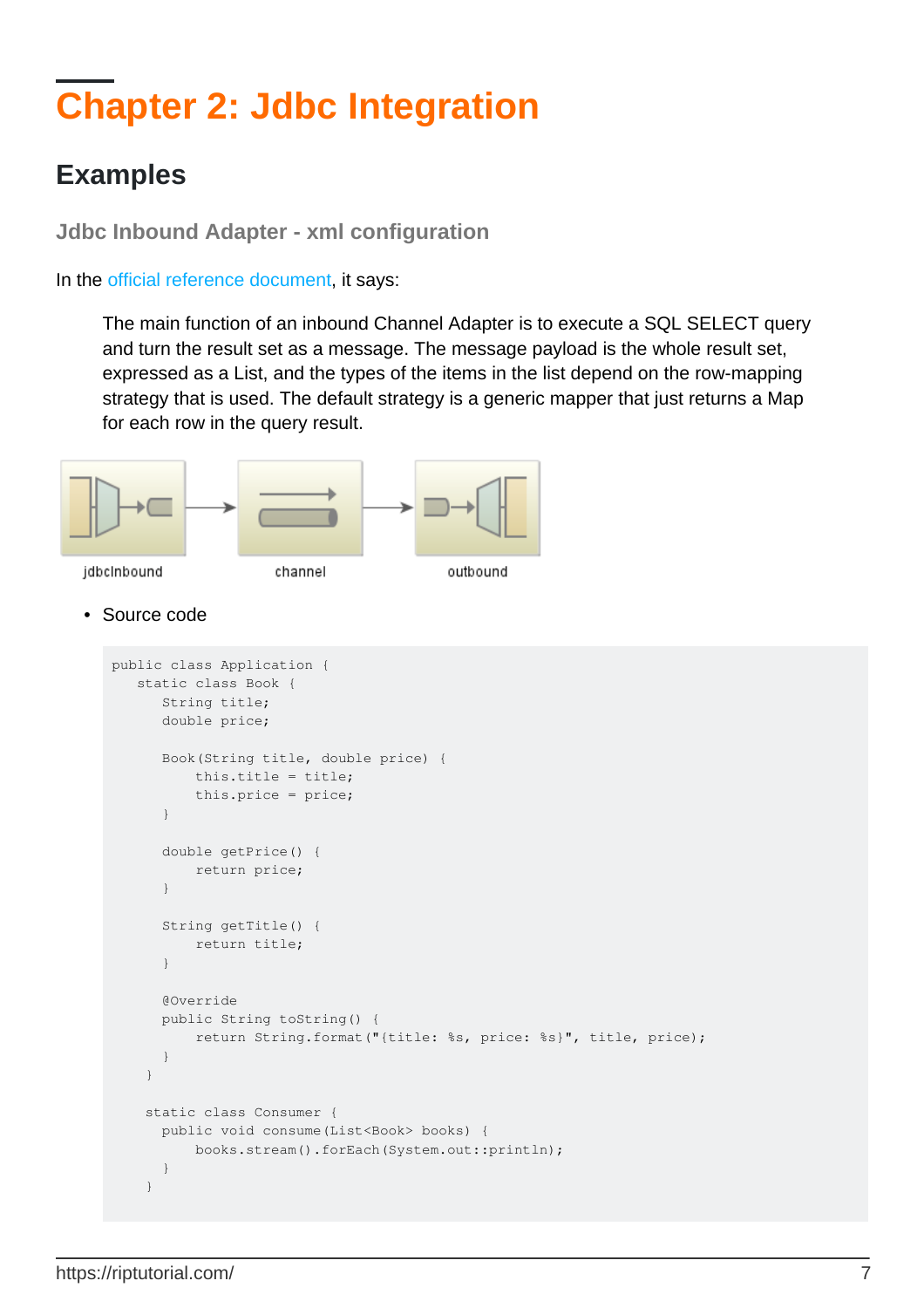```
 static class BookRowMapper implements RowMapper<Book> {
       @Override
       public Book mapRow(ResultSet rs, int rowNum) throws SQLException {
           String title = rs.getString("TITLE");
           double price = rs.getDouble("PRICE");
           return new Book(title, price);
       }
     }
    public static void main(String[] args) {
       new ClassPathXmlApplicationContext(
               "classpath:spring/integration/stackoverflow/jdbc/jdbc.xml");
     }
}
```
#### • xml configuration file

```
<?xml version="1.0" encoding="UTF-8"?>
<beans xmlns="http://www.springframework.org/schema/beans"
        xmlns:xsi="http://www.w3.org/2001/XMLSchema-instance"
        xmlns:jdbc="http://www.springframework.org/schema/jdbc"
        xmlns:int="http://www.springframework.org/schema/integration"
        xmlns:int-jdbc="http://www.springframework.org/schema/integration/jdbc"
        xsi:schemaLocation="http://www.springframework.org/schema/beans
http://www.springframework.org/schema/beans/spring-beans.xsd
        http://www.springframework.org/schema/integration
http://www.springframework.org/schema/integration/spring-integration.xsd
        http://www.springframework.org/schema/integration/jdbc
http://www.springframework.org/schema/integration/jdbc/spring-integration-jdbc.xsd
        http://www.springframework.org/schema/jdbc
http://www.springframework.org/schema/jdbc/spring-jdbc.xsd">
     <jdbc:embedded-database id="dataSource" type="H2">
         <jdbc:script
location="classpath:spring/integration/stackoverflow/jdbc/schema.sql"/>
     </jdbc:embedded-database>
     <bean id="bookRowMapper"
           class="spring.integration.stackoverflow.jdbc.Application$BookRowMapper"/>
     <int:channel id="channel"/>
     <int-jdbc:inbound-channel-adapter id="jdbcInbound"
                                        channel="channel"
                                        data-source="dataSource"
                                        query="SELECT * FROM BOOKS"
                                        row-mapper="bookRowMapper">
         <int:poller fixed-rate="1000"/>
     </int-jdbc:inbound-channel-adapter>
     <int:outbound-channel-adapter id="outbound" channel="channel" method="consume">
         <bean class="spring.integration.stackoverflow.jdbc.Application$Consumer"/>
     </int:outbound-channel-adapter>
</beans>
```
#### • schema.sql

```
CREATE TABLE BOOKS (
   TITLE VARCHAR(20) NOT NULL,
```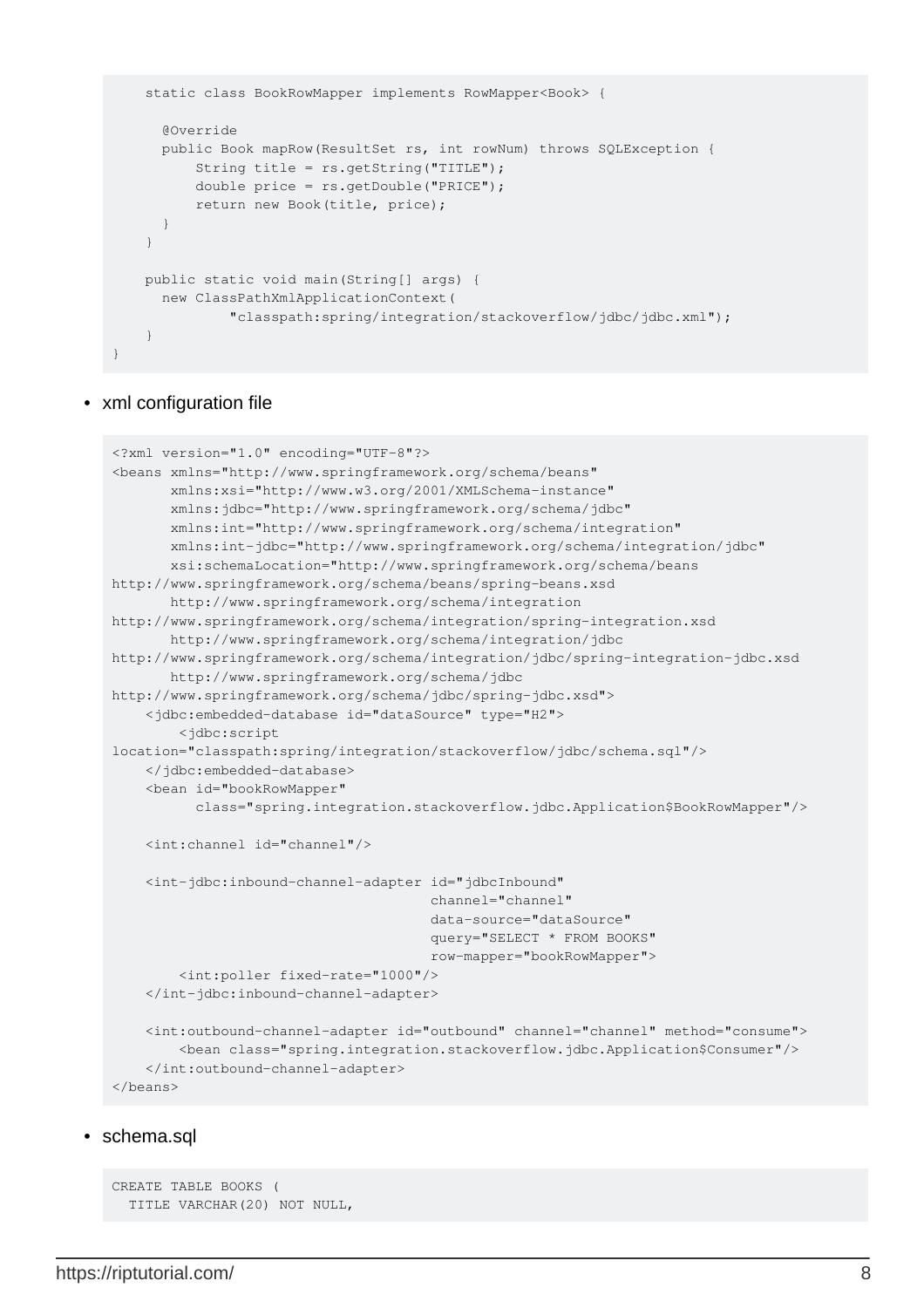```
 PRICE DOUBLE NOT NULL
);
INSERT INTO BOOKS(TITLE, PRICE) VALUES('book1', 10);
INSERT INTO BOOKS(TITLE, PRICE) VALUES('book2', 20);
```
- Summary:
	- jdbcInbound: a Jdbc inbound channel adapter. It execute the SQL SELECT \* FROM BOOKS and convert the result set to  $List via the bean  $bookRowMapper$ . Finally, it send this$ book list to the channel channel.
	- channel: transfer the message
	- outbound: a generic outbound adapter. see [Generic Inbound and Outbound Channel](http://www.riptutorial.com/spring-integration/example/26174/generic-inbound-and-outbound-channel-adapter) [Adapter](http://www.riptutorial.com/spring-integration/example/26174/generic-inbound-and-outbound-channel-adapter)

<span id="page-10-0"></span>**Jdbc Outbound Channel Adapter - xml configuration**

In the [Spring Integration Reference Docuement](http://docs.spring.io/spring-integration/reference/html/jdbc.html#jdbc-outbound-channel-adapter), it says:

The outbound Channel Adapter is the inverse of the inbound: its role is to handle a message and use it to execute a SQL query. The message payload and headers are available by default as input parameters to the query...



```
Java code
•
```

```
public class OutboundApplication {
    static class Book {
        String title;
        double price;
        Book(String title, double price) {
            this.title = title;
             this.price = price;
         }
         public double getPrice() {
            return price;
 }
         public String getTitle() {
            return title;
 }
     }
     static class Producer {
         public Book produce() {
```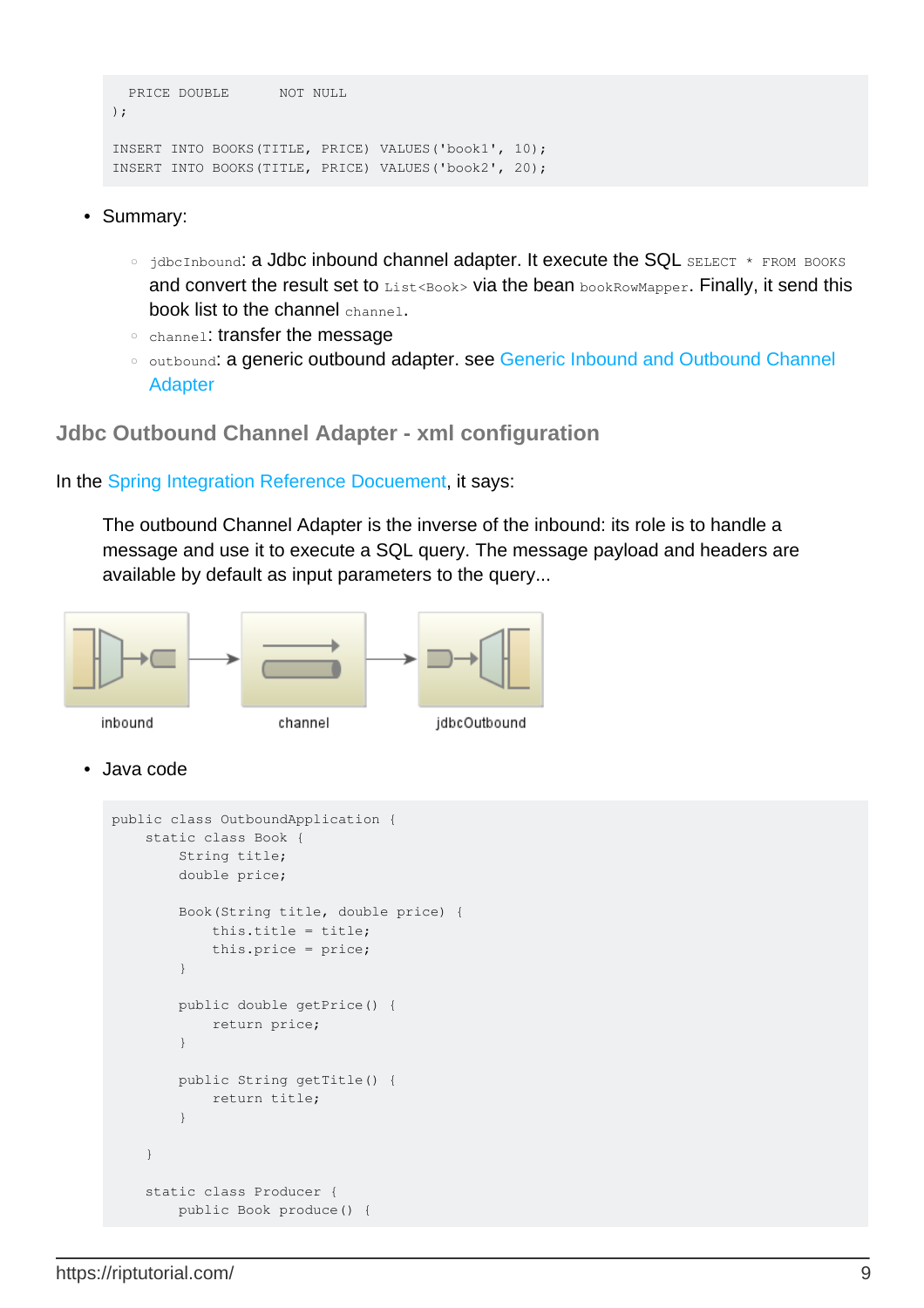```
 return IntStream.range(0, 3)
                     .mapToObj(i -> new Book("book" + i, i * 10))
                      .collect(Collectors.toList())
                      .get(new Random().nextInt(3));
         }
     }
    public static void main(String[] args) {
         new ClassPathXmlApplicationContext(
                  "classpath:spring/integration/stackoverflow/jdbc/jdbc-outbound.xml");
     }
}
```
#### • xml config file

```
<?xml version="1.0" encoding="UTF-8"?>
<beans xmlns="http://www.springframework.org/schema/beans"
        xmlns:xsi="http://www.w3.org/2001/XMLSchema-instance"
        xmlns:jdbc="http://www.springframework.org/schema/jdbc"
        xmlns:int="http://www.springframework.org/schema/integration"
        xmlns:int-jdbc="http://www.springframework.org/schema/integration/jdbc"
        xsi:schemaLocation="http://www.springframework.org/schema/beans
        http://www.springframework.org/schema/beans/spring-beans.xsd
        http://www.springframework.org/schema/jdbc
        http://www.springframework.org/schema/jdbc/spring-jdbc.xsd
        http://www.springframework.org/schema/integration
        http://www.springframework.org/schema/integration/spring-integration.xsd
        http://www.springframework.org/schema/integration/jdbc
        http://www.springframework.org/schema/integration/jdbc/spring-integration-
jdbc.xsd">
     <bean id="dataSource"
class="org.springframework.jdbc.datasource.DriverManagerDataSource">
         <property name="url" value="jdbc:h2:tcp://localhost/~/booksystem"/>
         <property name="username" value="sa"/>
         <property name="password" value=""/>
         <property name="driverClassName" value="org.h2.Driver"/>
     </bean>
     <jdbc:initialize-database>
         <jdbc:script
location="classpath:spring/integration/stackoverflow/jdbc/schema.sql"/>
     </jdbc:initialize-database>
     <int:channel id="channel"/>
     <int:inbound-channel-adapter channel="channel" method="produce" >
         <bean
class="spring.integration.stackoverflow.jdbc.OutboundApplication$Producer"/>
         <int:poller fixed-rate="1000"/>
     </int:inbound-channel-adapter>
     <int-jdbc:outbound-channel-adapter id="jdbcOutbound"
                                         channel="channel"
                                         data-source="dataSource"
                                         sql-parameter-source-factory="sqlParameterSource"
                                         query="INSERT INTO BOOKS(TITLE, PRICE)
VALUES(:title, :price)"/>
     <bean id="sqlParameterSource"
class="org.springframework.integration.jdbc.ExpressionEvaluatingSqlParameterSourceFactory">
         <property name="parameterExpressions">
             <map>
                 <entry key="title" value="payload.title"/>
```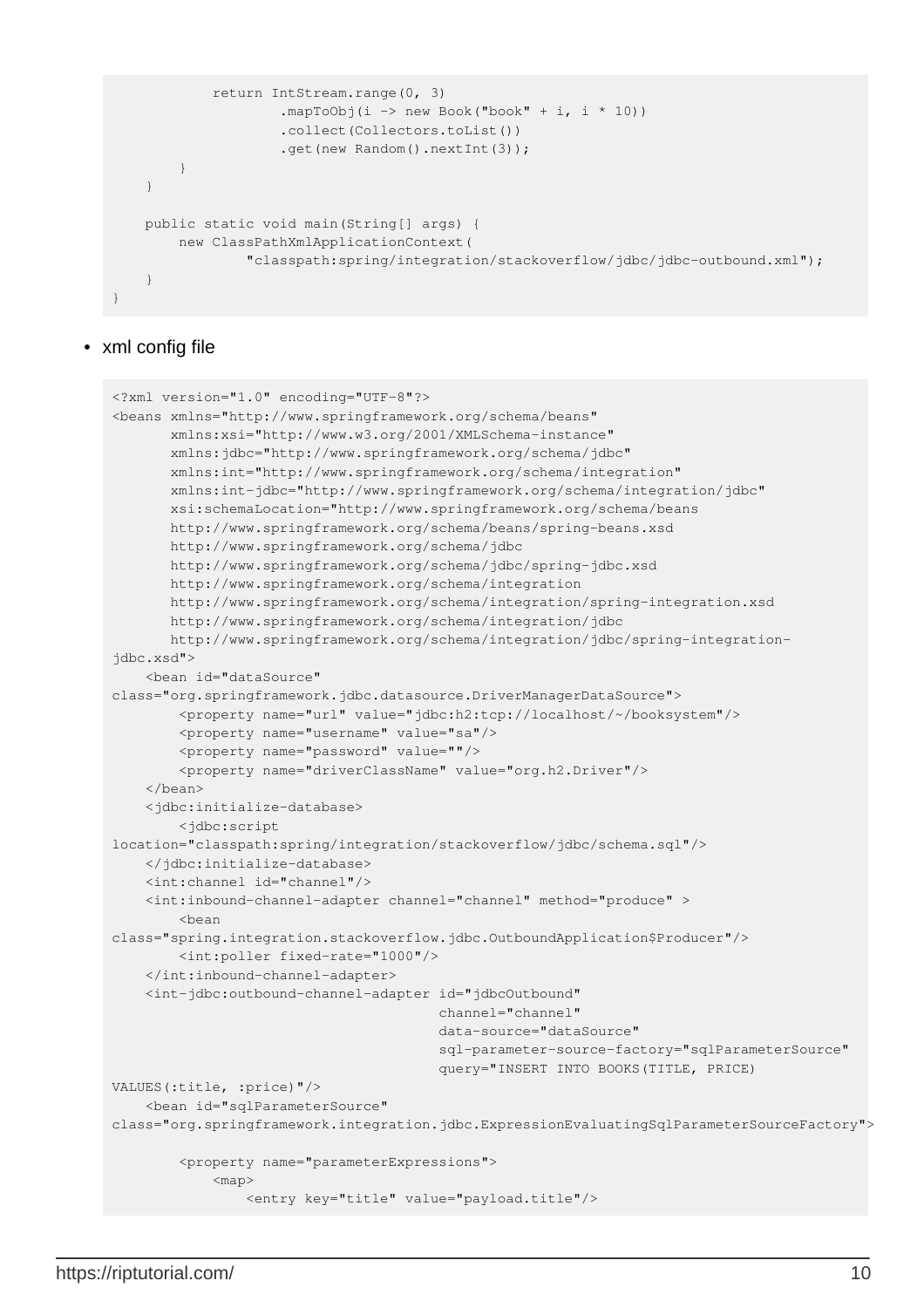```
 <entry key="price" value="payload.price"/>
              \langle/map\rangle </property>
     </bean>
</beans>
```
#### • schema.sql

```
DROP TABLE IF EXISTS BOOKS:
CREATE TABLE BOOKS (
 TITLE VARCHAR(20) NOT NULL,
 PRICE DOUBLE NOT NULL
);
```
- You can observe the  $_{\text{BOOKS}}$  table, and you can see the records are inserted. Or you can write a int-jdbc: inbound-channel-adapter to count the BOOKS table and you can find that the count number is growing continuously.
- Summary:
	- inbound: a generic inbound adapter used to get the Book object as message payload and send it to channel channel.
	- channel: used to transfer message.
	- jdbc0utbound: a jdbc outbound adapter, it receives the message with Book type and then prepare the query parameter : title and : price via sqlParameterSource bean using SpEL like payload.title and payload.price to get the title and price form the message payload.

Read Jdbc Integration online:<https://riptutorial.com/spring-integration/topic/8140/jdbc-integration>